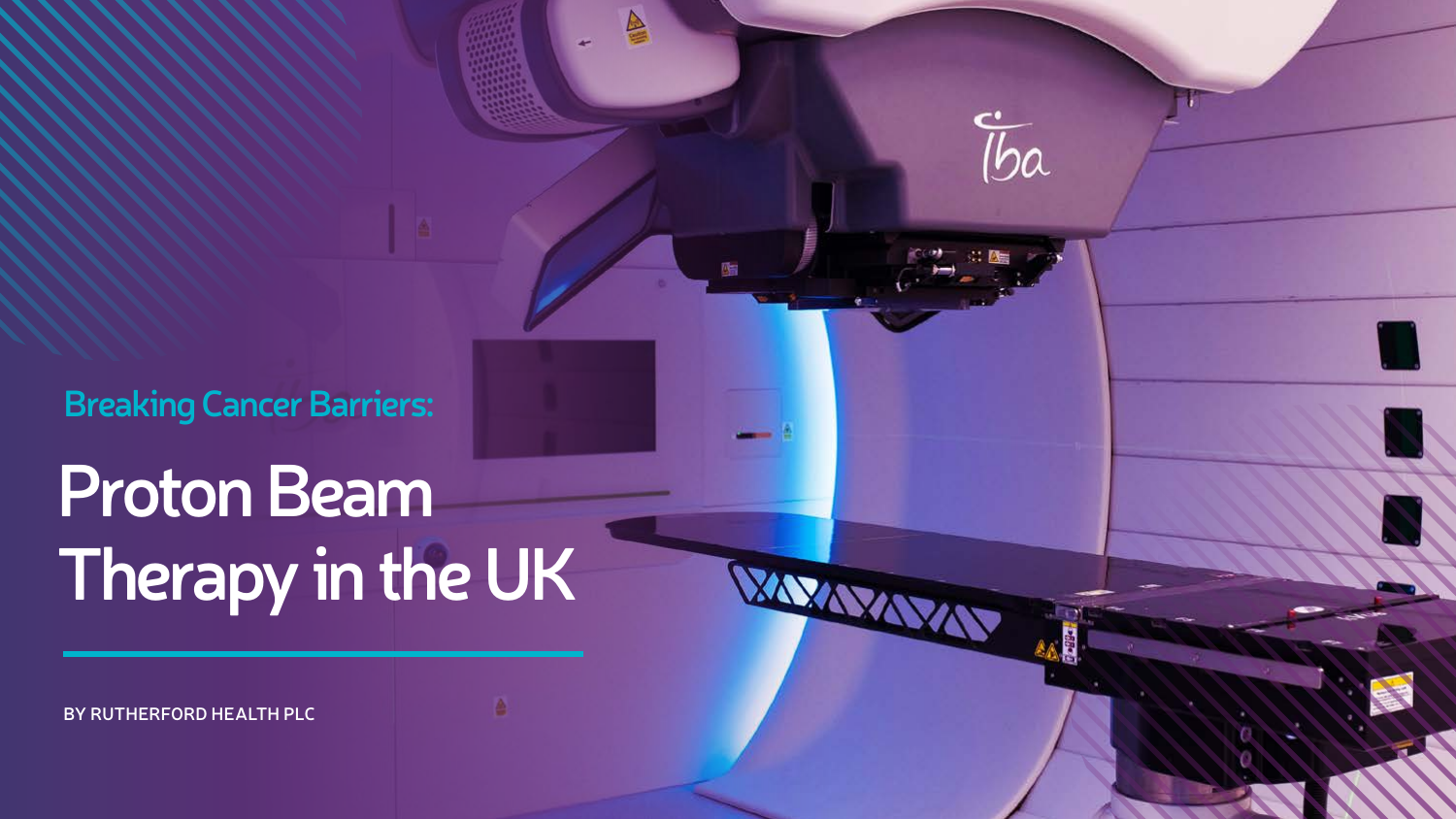## **Contents**

| <b>Executive Summary</b>                         | Proton Beam Therapy:<br>Indications, eligibility and anatomical sites<br>8 | Rutherford Health's oncologist<br>training programme |
|--------------------------------------------------|----------------------------------------------------------------------------|------------------------------------------------------|
| What is Proton Beam Therapy?                     | Rutherford Proton Decision System                                          | 14 Patient experiences                               |
| Proton Beam Therapy<br>availability in the UK    | Further clinical evidence on<br>10<br>effectiveness of Protons             | Timon's story<br>Ryan's story                        |
| $\mid$ Proton Beam Therapy:<br>The Global Market | Global treatment variations                                                |                                                      |
| Proton Beam Therapy in Europe<br>6               | 12 The benefits and potential<br>12 of Proton Beam Therapy                 |                                                      |
| Why Proton Beam Therapy<br>is so important?      |                                                                            |                                                      |

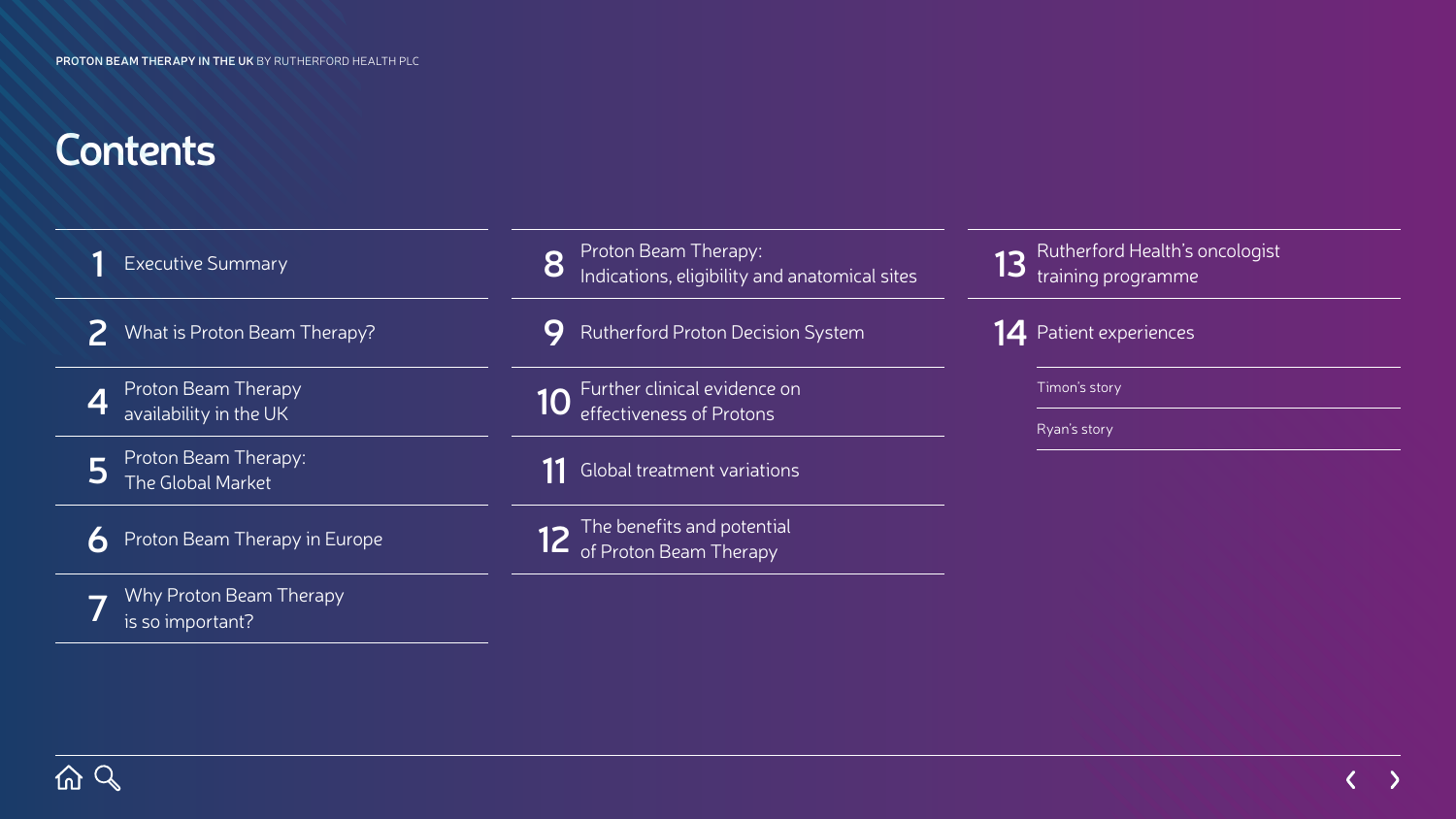## **Executive Summary**

The incidence of cancer and mortality rates in the UK means that maximum effort is continually required to secure the best possible outcomes for patients. This report assesses the role that proton beam therapy is now playing in the range of advanced cancer treatments available in the UK.

**Col** 

## **The treatment of cancer remains one of the greatest challenges in medical science.**

### *Key findings include:*

- **•** In just three years, the UK capacity for treating patients with high energy proton beam therapy has gone from zero to four fully operational centres capable of treating over 2,000 patients annually.
- **•** Proton beam therapy services in the UK are primarily delivered through the Rutherford Cancer Centres (RCCs) and the N HS (there are three operational RCCs and one N HS facility). Further facilities are planned in both the public and independent healthcare sectors.
- **•** The nationwide cancer backlog created by the Covid-19 pandemic will remain a major challenge and proton beam therapy can play an important role in meeting this challenge.
- **•** There is clear evidence of increased patient demand for proton beam therapy in the UK.
- **•** The number of oncologists being trained in the delivery of proton beam therapy has risen across the UK.
- **•** The UK is set to reap an 'innovation dividend' through the creation of a better skilled and better prepared workforce including radiographers, physicists and oncologists.
- **•** The need to send patients abroad for treatment has been reduced dramatically.
- **•** The cost of proton beam therapy continues to reduce and initial expenditure can be offset by less ongoing treatment for patients over the medium and long-term.
- **•** Health Insurers are now increasingly supporting the funding of proton beam therapy.
- The gap between provision of proton beam therapy in the UK and European counterparts is closing and there is still scope for more service provision in the UK.





**1**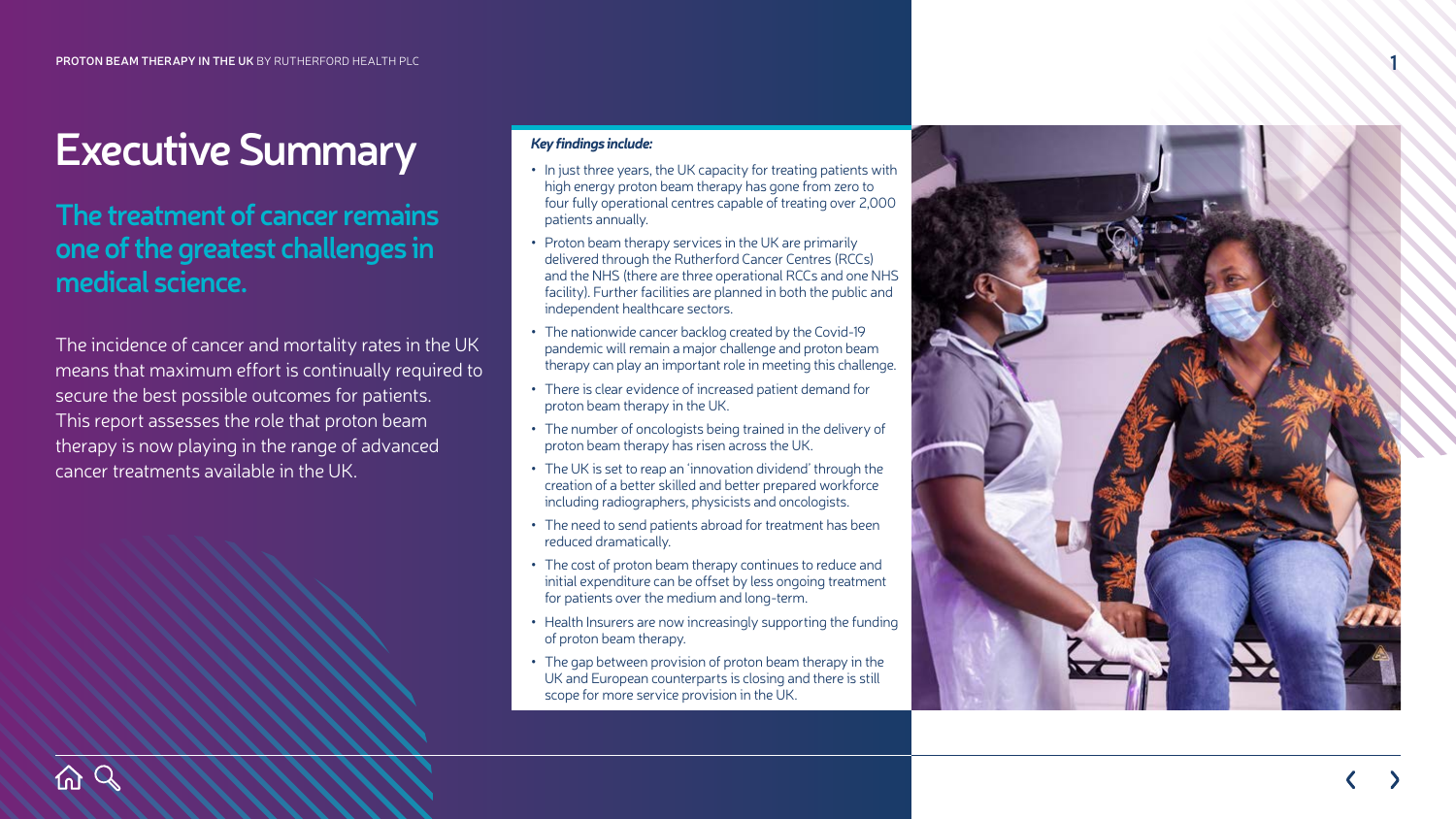The UK has had a 'low energy' proton beam therapy facility since 1989 at the Clatterbridge Cancer Centre in Liverpool which specialises in treating cancers of the eye ('low energy' protons provide treatment at a very shallow depth). This report is focused on 'high energy' proton beam therapy which can be used to treat a wide range of cancers anywhere in the body.

# **What is Proton Beam Therapy?**

Proton beam therapy is a type of radiotherapy used in cancer treatment, delivering beams of protons (charged particles) rather than traditional X-ray beams (photons) to irradiate tumours in a more targeted manner and reduce damage to peripheral tissue and organs.

Both proton and conventional radiation therapies work by delivering ionising radiation dose to cells and tissues which damages or kills those cells and tissues. By targeting dose to the tumour cells cancer can be treated and cured. However, there is always some radiation dose (causing damage) to surrounding tissues leading to the side-effects associated with radiotherapy. The challenge in radiotherapy is to target the dose as much as possible to the tumour and reduce as much as possible the dose to surrounding healthy organs and tissues.

The advantage of high energy proton beams lies in the fact that their energy can be tuned so the protons stop at a specific point in the body, sparing critical radiosensitive tissue adjacent to the cancer. The ability of proton beam therapy to accurately target cancerous cells means it can help reduce side effects and is considered one of the most advanced forms of radiation therapy available today.

Before they reach the cancer, both proton and conventional radiation beams have to make their way through the patient's skin and surrounding tissues. X-ray photons have no mass or charge and so X-ray beams are highly penetrating and pass all the way through the patient, delivering dose all the way through.

Tumours are usually located deep in the body and photons deliver dose (causing damage) to healthy cells before reaching the tumour, then deliver dose to the tumour, then continue past the tumour delivering dose to healthy cells beyond the tumour all the way until they leave the patient's body. The dose delivered by X-ray beams beyond the tumour is called 'exit dose'.

In practice an arrangement of several X-ray beams or an arcing X-ray beam (e.g. 'VMAT') is used to target the high dose to the tumour, but this has the disadvantage of spreading out the dose, giving a low radiation dose to the whole area around the tumour (e.g. a 360° VMAT treatment to the prostate will give a low dose to the whole pelvis) – this is referred to as the 'low dose bath'.

The energy of a proton beam on the other hand can be tuned to deliver maximum dose to the tumour with less dose to healthy tissue in front of the tumour and no dose at all to healthy tissue behind the tumour. This property of proton beam therapy (the ability of protons to stop at a specific depth dependent on the energy of the incident proton beam) is known as the 'Bragg peak'.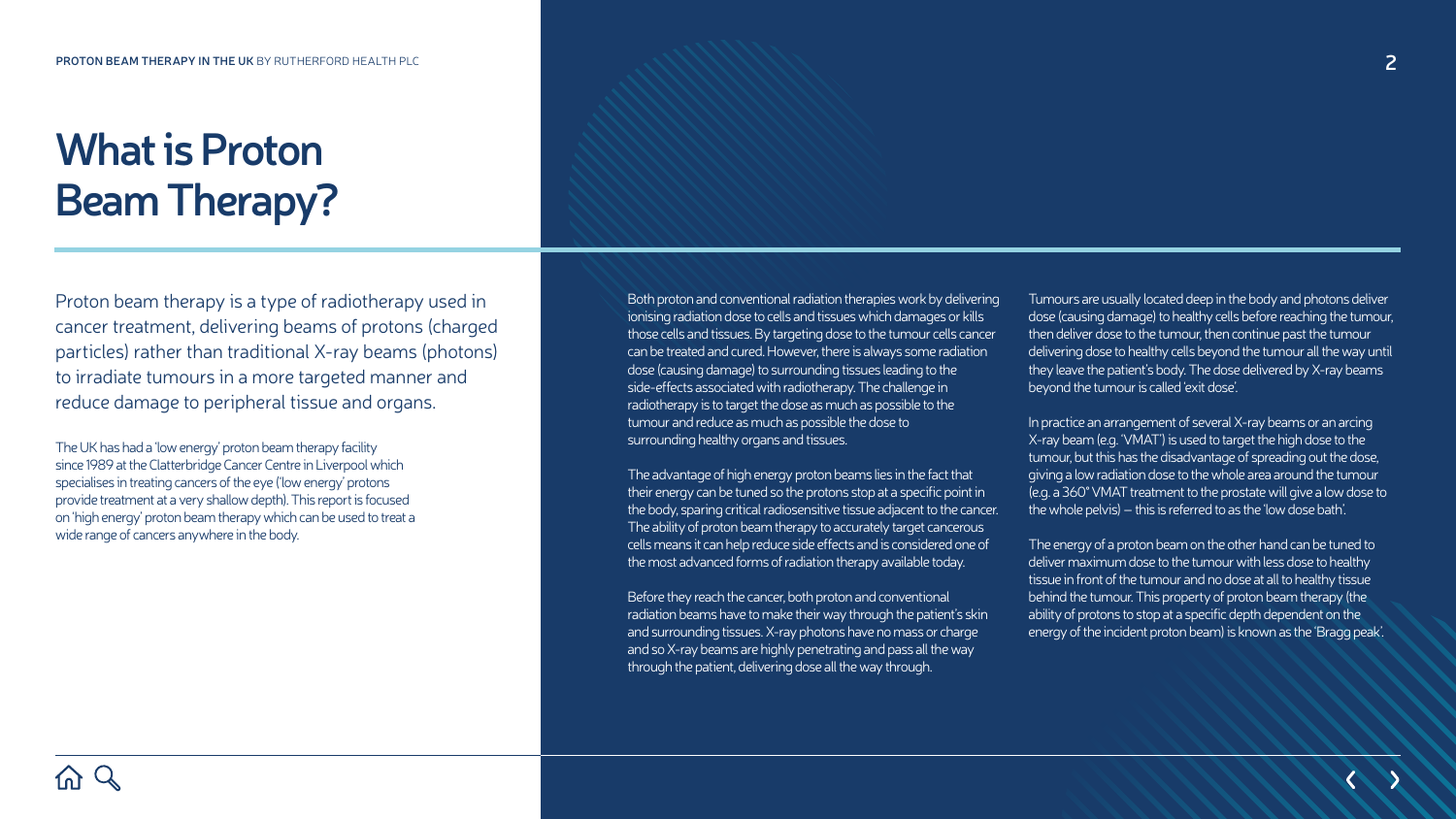### *The primary benefits of proton beam therapy are:*

- **•** Lower radiation dose to healthy tissue in front of the tumour.
- **•** Little to no radiation dose behind (or around) the tumour.
- **•** Potential to lower the risk of side-effects.
- **•** Improvement to quality of life during and after treatment.
- **•** Reduced risk of secondary cancers.

The range of published estimates for the optimal utilisation of protons in radical radiotherapy (when radiation is given with the aim of completely eradicating the cancer) ranges from 1% ( UK, N HS) to 20% in the US. Recent policy studies from several European countries indicate a 10-15% conversion to protons in patients treated with radiotherapy with radical intent. There are more than 150,000 cancer patients in the UK every year who are treated with radiation therapy, of which well over 90,000 require radical radiotherapy. A significant number of these patients could be better treated with proton beam therapy.

With the growth of high energy proton beam therapy in the UK, more patients can benefit with a greater emphasis on quality of life.

 $Q$ 



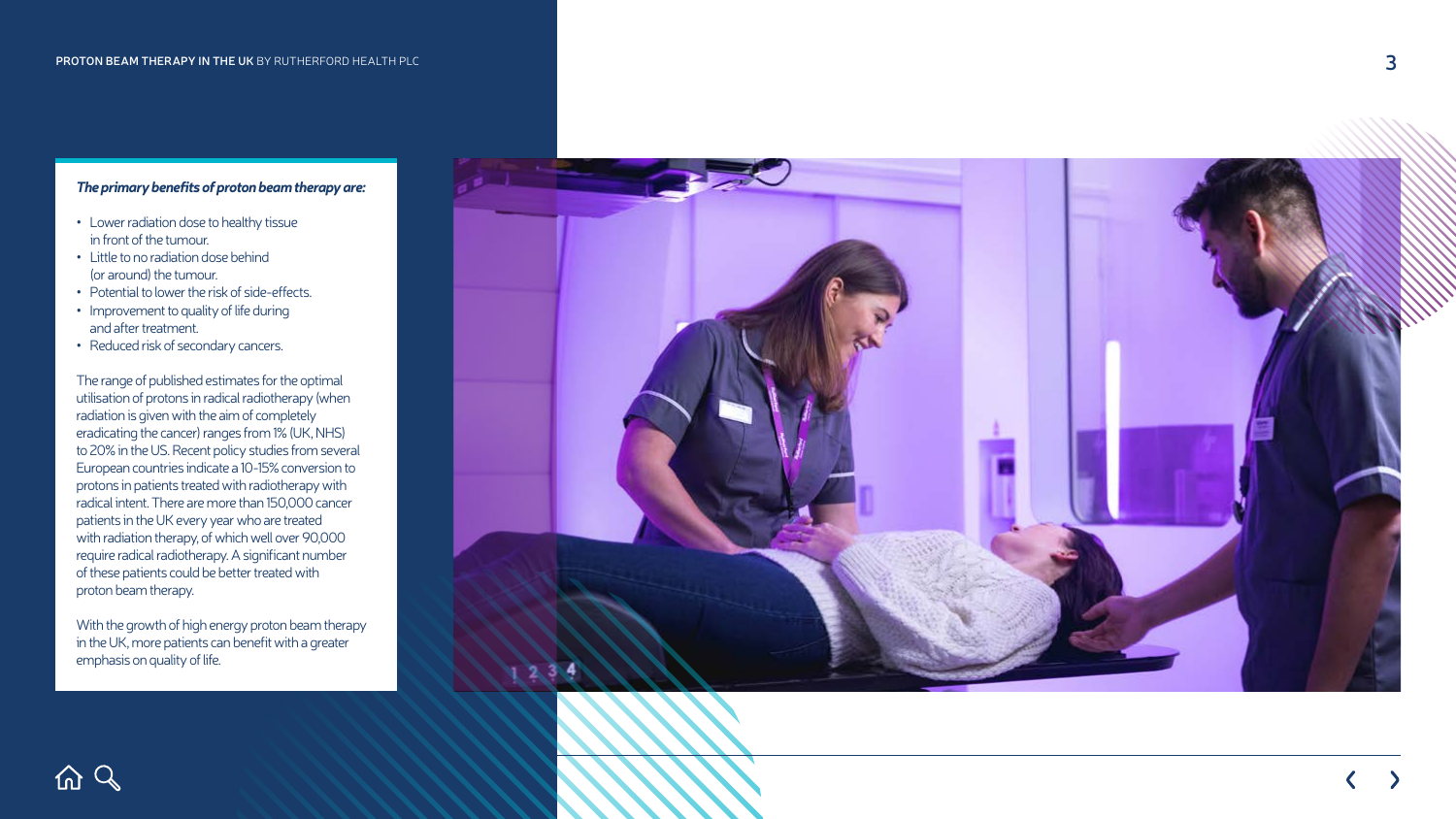#### **Our locations**



The UK was one of the last European countries to establish an operational proton therapy service but there has been significant growth in capability in the last three years.

**From 2008 until 2018, patients were sent abroad, to the United States, Switzerland or Germany for treatment. The Covid-19 pandemic halted treatment abroad.**

Rutherford Health introduced high energy proton beam therapy to the UK in 2018 through its facility, the Rutherford Cancer Centre South Wales. The Wales centre alone has treated hundreds of patients with proton beam therapy and has an agreement with the Welsh Government that sees N HS Wales adult patients offered proton beam therapy at the centre.

## Proton Beam Therapy **availability in the UK**

Since opening, Rutherford Health's network of cancer centres have diagnosed or treated well over 6,000 cancer patients across all its services.<br>Each Rutherford Cancer Centre can treat over 300 patients

There are now four fully operational Rutherford Cancer Centres in the UK: South Wales, North East, Thames Valley, and the Rutherford Cancer Centre North West (PB T services 2022).

This year (2021) has seen a 45% increase in the number of patients coming to the Rutherford Health network compared to last year despite a significant reduction in the number of patients being diagnosed due to the pandemic, suggesting growing demand for advanced cancer therapies from the public.

with proton beam therapy per year. Moreover, each centre also offers conventional cancer treatments and therapies including chemotherapy, immunotherapy and radiotherapy as well as a comprehensive suite of diagnostic services.

Rutherford Health's network of centres is at the forefront of particle therapy and precision radiotherapy research. All Rutherford Cancer Centres are connected on a single I T network, with centralised systems and software, that enables patients to be moved between centres for treatment if for example there is machine downtime in their own centre (which is a common problem for proton centres globally). This is the first such network of proton centres in the world to be centrally connected - making the network one of the most extensive integrated networks of advanced cancer care services.

In addition to the Rutherford's network, the UK National Health Service also operates a proton beam therapy facility at The Christie N HS Foundation Trust in Manchester which became operational in 2019. A second N HS facility is under construction at University College Hospital in London and other independent providers are now trying to establish a presence.

Whilst there was no proton beam therapy provision in the UK before 2018, the N HS has been sending patients who require the treatment abroad for a number of years, either to Germany or the U S A. By 2017 the N HS sent a total of 1,149 patients abroad for proton therapy treatment. In early 2021, the N HS revealed that it has provided proton beam therapy treatment to 2,000 UK patients in total, with the majority of them treated abroad.



**Rutherford Cancer Centre South Wales** Opened March 2017

> **North East** Opened September 2018

> **Thames Valley** Opened November 2018

**North West** Opened July 2020 **Rutherford Clinic Harley Street, London Rutherford Clinic Swansea**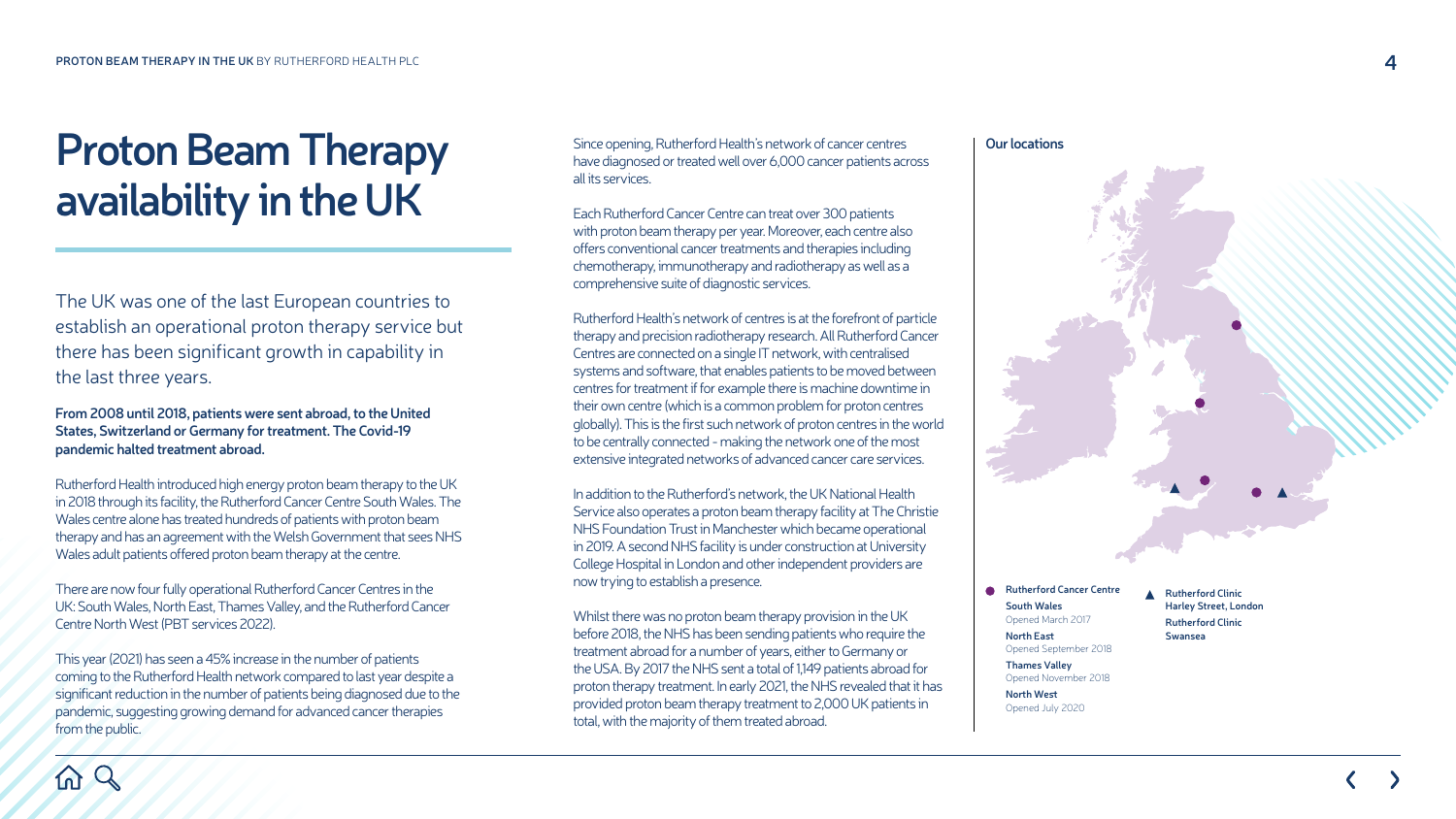## **Proton Beam Therapy: The Global Market**

An increasing number of cancer patients are treated with proton beam therapy throughout the world, often travelling to different countries or cities to access the treatment.

Globally, there has been a steady growth of proton beam therapy treatment in per capita terms. The sharpest growth region has been in the USA. Whilst the population of the USA and Europe are fairly similar in relative terms; 595 million in America and 479 million in Europe; some 31,912 patients received proton beam therapy in the USA in 2019 with only 6,783 patients receiving the treatment in

#### *Proton beam therapy: key facts and global growth in numbers:*

- **•** The number of patients treated with proton beam therapy per year is expected to increase to over 300,000 patients by 2030.
- **•** By the end of 2020, the size of the global proton beam therapy market by revenue was over \$1 billion (USD) with predicted growth of over \$3.5 billion by 2030.
- **•** There were more than 330 proton beam therapy rooms in the world by the end of 2019 which is expected to grow to over 1,200 by 2030.
- **•** The global proton beam therapy market share is dominated by North America and Europe, which represented approximately 40% and 33% of the market respectively by the end of 2020 in terms of treatment capacity – followed by Asia Pacific region at just under 20% according to data from PTCOG.
- **•** The majority of proton beam therapy facilities are single room facilities, which account for 68% of all facilities as of 2020 with the remainder being multi-room facilities.

The global growth of proton beam therapy on a per capita basis is highlighted in the graph below:

#### **Percentage of PBT carried out per Capita**



Europe in the same period according to data published by PTCOG (Particle Therapy Co-Operative Group).

Whilst the US is responsible for the bulk of the growth in proton beam therapy treatment, there has been a steady growth globally and cancer patients from developing nations are often willing to travel for the treatment.

The graph below shows the per capita growth of proton beam therapy globally:

#### **Percentage of cancer receiving PBT**



*Source: PTCOG patient statistics per end of 2015, 2016, 2017, 2018 and 2019 Source: GICR cancer incidence statistics compared against PTCOG patient statistics per end of 2015, 2016, 2017, 2018 and 2019* 

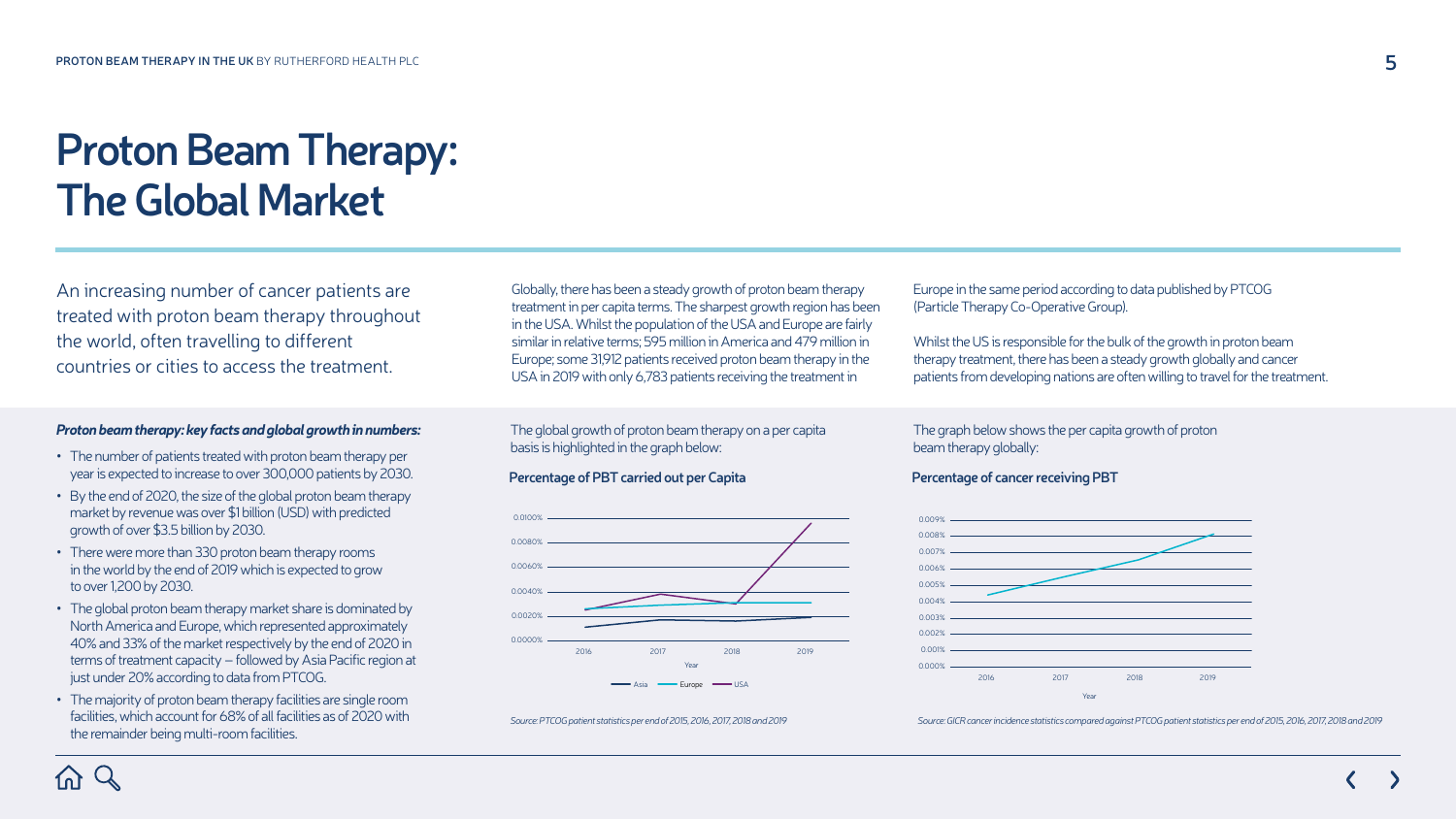## **Proton Beam Therapy in Europe**

Europe is one of the largest proton beam therapy markets in the world and has seen consistent growth in the provision of the treatment in recent years. The centre at Prague, Czech Republic has historically been a leading provider of proton beam therapy services, with cancer patients from other European countries often travelling to the country for proton therapy treatment.

Other countries have seen significant growth over the past two years in particular, such as the UK which has seen three new centres begin treating with protons since the start of 2019.

**Calculated percentage of patients receiving PBT**

Europe by Country (the list also includes Japan):



*Source: GICR cancer incidence statistics compared with PTCOG patient statistics per end of 2015, 2016, 2017, 2018 and 2019*

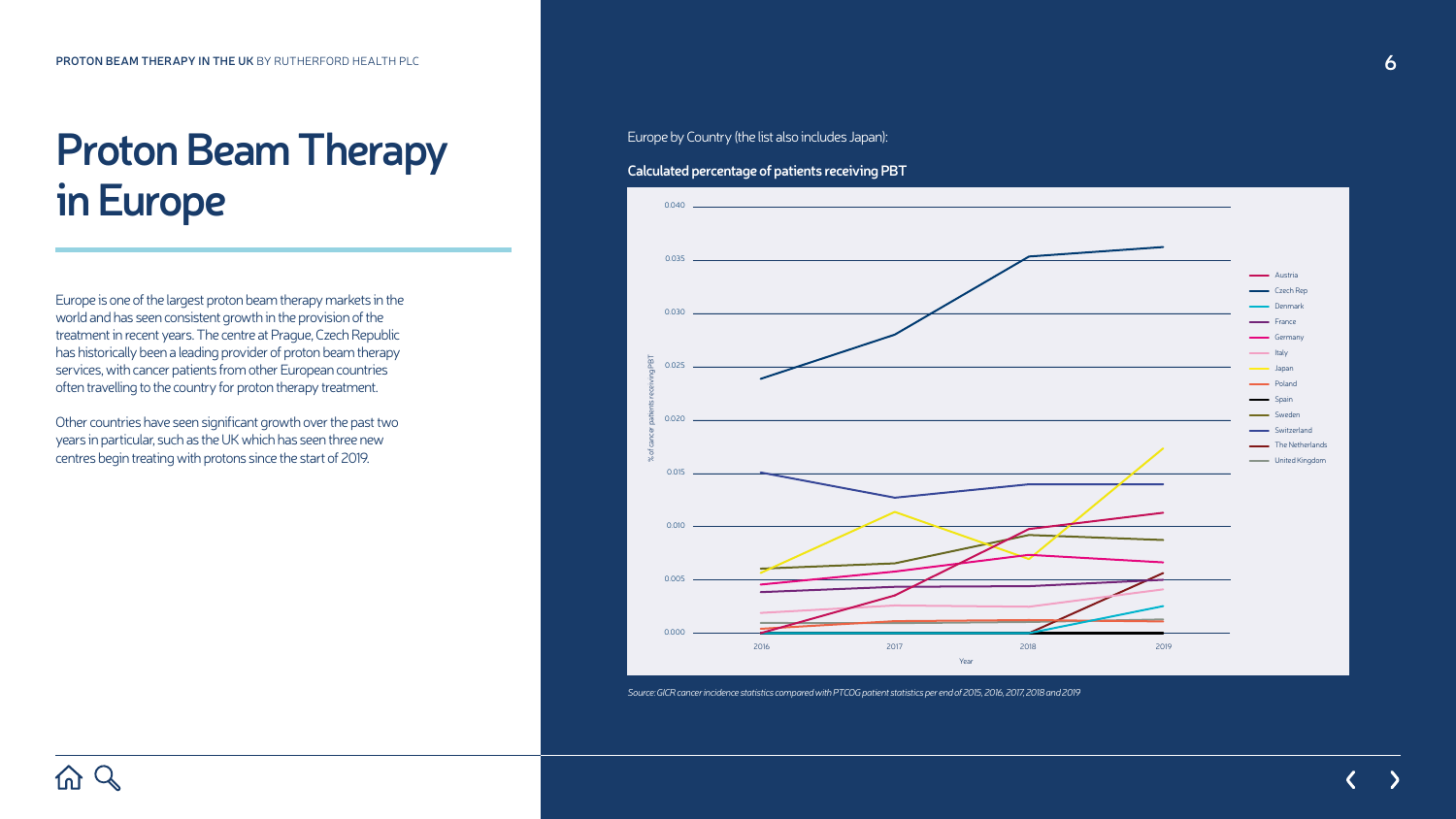# **Why Proton Beam Therapy is so important?**

**Whilst incidence of cancer continues to increase, patients are living much longer. The average length of survival from cancer has doubled over the past 40 years and over half the population diagnosed with cancer in England and Wales survive their cancers for 10 years or more. This has placed greater emphasis on the need to develop cancer therapies which can reduce side effects and chances of cancer recurrence and, in particular, improve quality of life.**

High energy proton beam therapy has emerged as an excellent treatment for a range of cancers whilst offering patients the prospect of living a good quality of life with little to no side effects. In recent years, the number of indications that can be treated with proton beam therapy has increased significantly, offering more cancer patients the option of proton beam therapy.

Paediatric cancers are another key reason why proton beam therapy is so important to improving patient outcomes. Conventional radiation therapies come with heightened risks for paediatric patients, in large part due to the fact that their organs such as bones are still growing and their brains are still developing. Radiation can cause long term side effects and increase the chances of cancer recurrence. This is particularly the case for cancers which are close to the spinal cord and sensitive organs such as the brain.

Proton beam therapy is by no means a panacea for all cancers. At the Rutherford Cancer Centres, each patient is assessed by a multi-disciplinary team, using a 'dual planning' process if necessary, to determine what is the optimum treatment. In many cases, conventional radiotherapy will produce an excellent outcome.

- 
-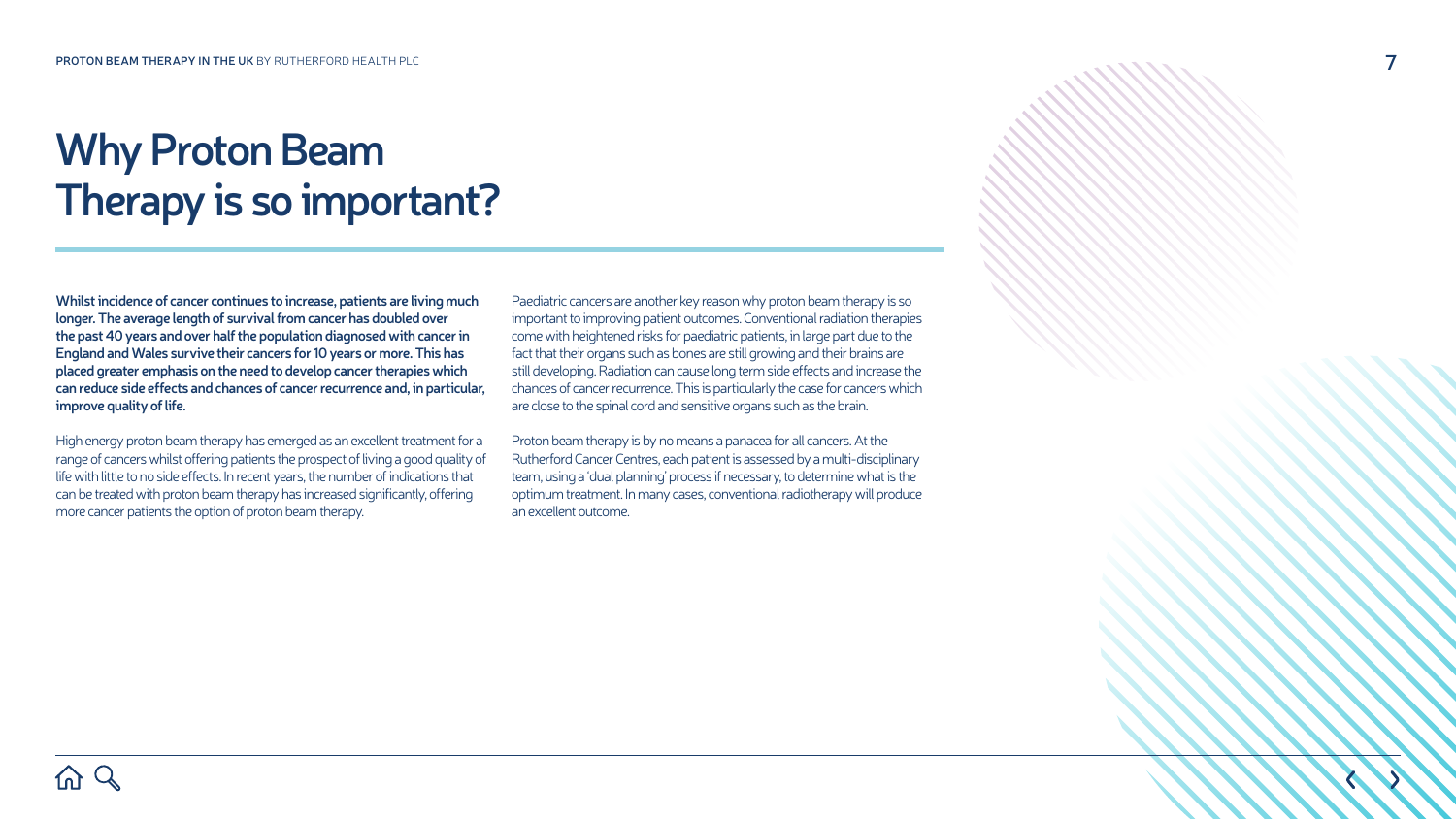## **Proton Beam Therapy: Indications, eligibility and anatomical sites**

**There are three main categories of treatment where proton beam therapy can be beneficial to patients.**



#### **Absolute indications:**  Mainly the majority of children and young adults with a wide range of cancers. Patients of all ages with spinal, paraspinal and skull base tumours. **1. 2. Cancer types**

**where a significant proportion of patients are likely to benefit:** Lung, breast (breast patients who need treatment to the internal mammary chain of lymph nodes – left or right), head and neck, brain, CNS (central nervous system), lymphoma, sarcoma and oesophageal through reduced long-term side effects.



Creating two-model plans to determine whether or not to use proton beam therapy is known as 'dual planning'.

#### *Indications which can be treated with proton beam therapy include:*

- **•** Paediatric cancers
- **•** Skull, spinal and para-spinal
- **•** Head and neck
- **•** Brain
- **•** Lung
- **•** Breast
- **•** Genitourinary
- **•** Gastro-intestinal
- **•** Liver
- **•** Pancreatic
- **•** Prostate
- **•** Bladder
- **•** Lymphoma
- **•** Sarcoma
- **•** Re-irradiation

(**Re-irradiation** is for patients who require a second course of radiotherapy as re-treatment to the same or adjacent area. Proton beam therapy can enable the delivery of the second course by reducing the radiation dose to nearby structures and reducing the overlap with previously treated areas.)

## **Patients where the anatomy of the tumour and critical normal tissues favours a dose**

# **distribution with protons:**

This could be of any cancer type or site where radical radiotherapy is being proposed. That means the radiation is being given with the aim of eradicating the cancer, so curing the patient. To determine whether protons will be indicated, it will be necessary to develop the proton and photon plans and conduct a comparative analysis of the dose volume histogram carried out manually, or by computer scoring to determine which treatment method would give the best results in terms of side effect reduction. This will require the development of normal tissue complication probability (NTCP) models which are applied to each patient to calculate their individual change in NTCP (NTCP). This represents the difference between proton and photon treatments to different organs at risk, allowing an assessment of the likely benefits in terms of reduction in the risk or severity of clinically relevant side effects. This approach was pioneered in the Netherlands and is referred to as the Dutch Model

Based Approach.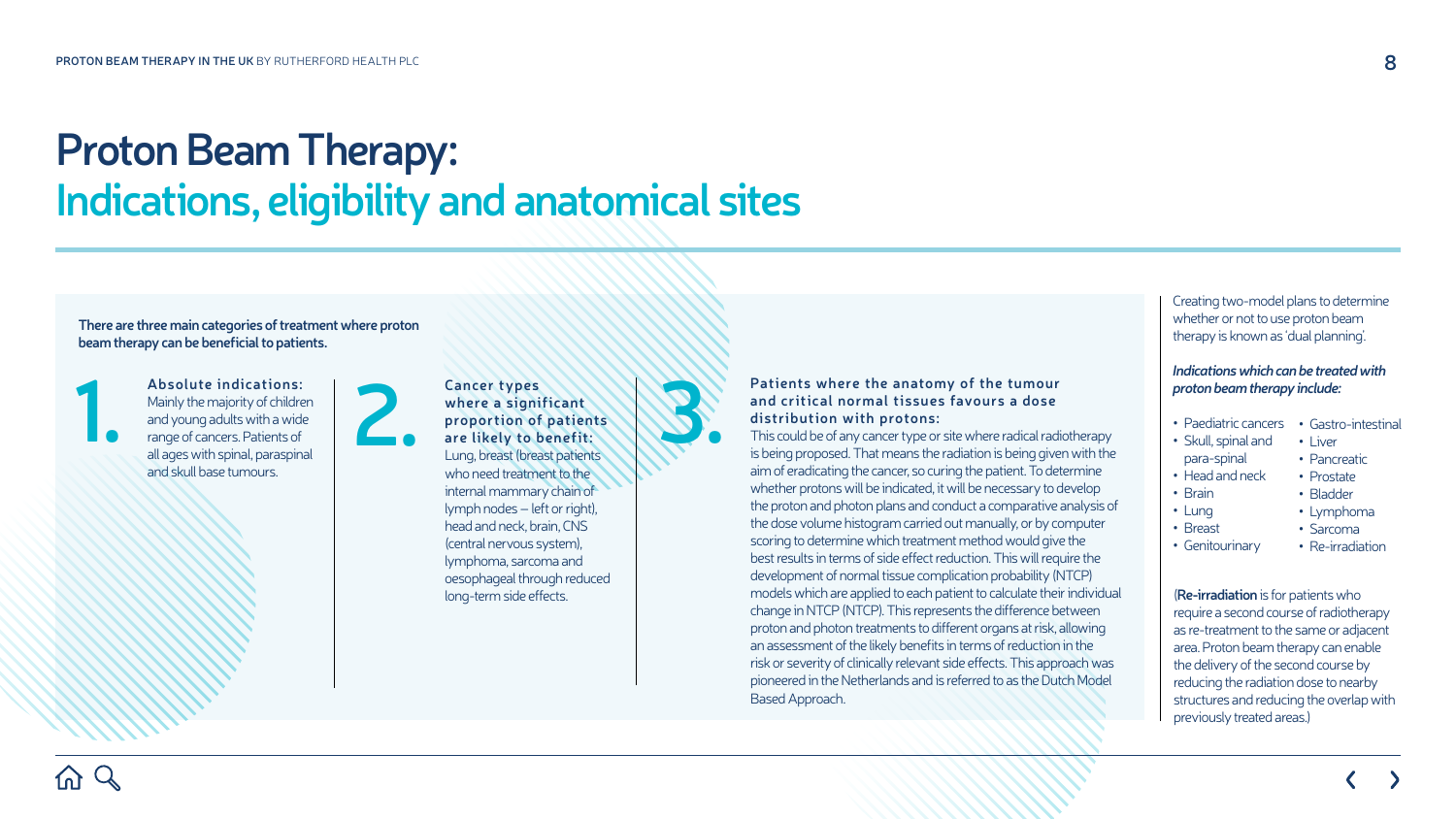# **Rutherford Proton Decision System**

**As the biggest provider of proton beam therapy in the UK and one of the biggest in Europe, Rutherford Health has launched a new 'Decision System' tool for oncologists to get a rough comparison of treatment benefit from protons versus other radiotherapy modalities at the click of a button.**

The fully automated modelling system can take diagnostic images and weigh up the dosing advantage to organs at risk within a few hours without the need for a planning CT.

The tool will allow oncologists to upload patient scans to a system that automatically works out whether protons are likely to have any benefit over standard options. This can give oncologists an initial idea, free of charge, of whether it is worth putting a patient forward to formally consider proton beam therapy, which is a much longer clinical process. It also allows oncologists to give faster reassurance to patients agonizing over treatment decisions by cutting days off traditional double planning input time.

The system, called the 'Rutherford Dual Planning System' facilitates best practice among oncologists by making dual planning easy, efficient and inexpensive.

Proton beam therapy is still a relatively new treatment to the UK and clinical staff and the wider public urgently need to be able to compare proton treatment plans with existing forms of radiotherapy. Rutherford's modelling system aims to achieve this and thereby make proton beam therapy more easily accessible for cancer patients who need it.





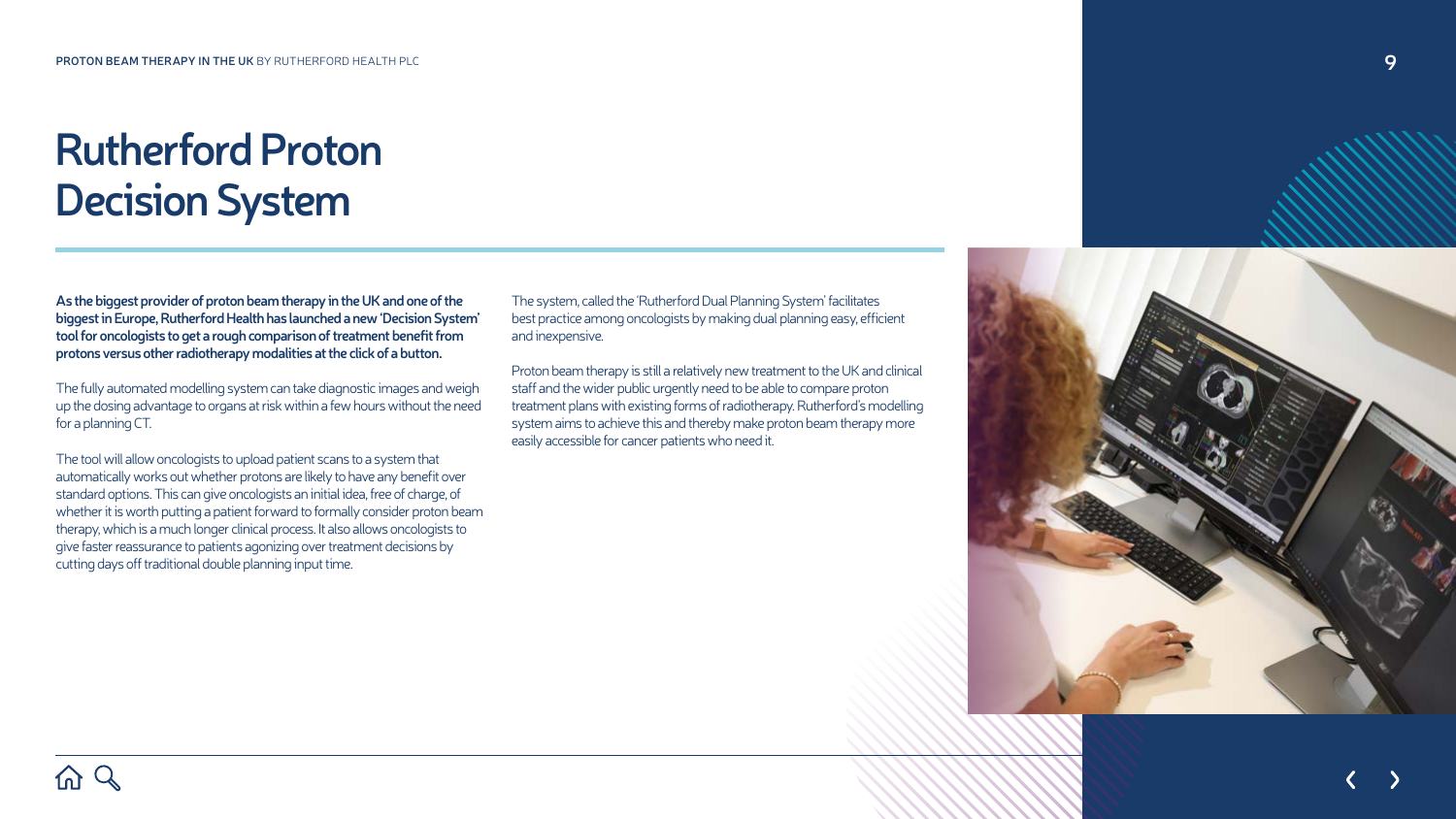**Recent years has seen the emergence of more clinical evidence that demonstrates the effectiveness of proton beam therapy over conventional photon radiation.**

A 2019 study led by the Perelman School of Medicine at the University of Pennsylvania found that, proton beam therapy leads to significantly lower risk of side effects severe enough to lead to unplanned hospitalisations for cancer patients when compared with traditional radiation, while cure rates between the two groups are almost identical. The study evaluated data on 1,483 patients, 391 of whom received proton

## **Further clinical evidence on effectiveness of Protons** 1,483 **Protons**

beam therapy and 1,092 who received photon (conventional radiation) treatment. Careful analysis of both patient groups revealed that the risk of side effects from toxicity to the body was two-thirds lower for proton beam therapy patients compared to conventional radiation therapies. Researchers leading the study also highlighted that overall survival rates were similar in both groups, indicating the reduced toxicity with proton beam therapy did not come at the cost of effectiveness. The findings of the study were subsequently published in J A M A Oncology.



Image by Voop Creative Media



**10**

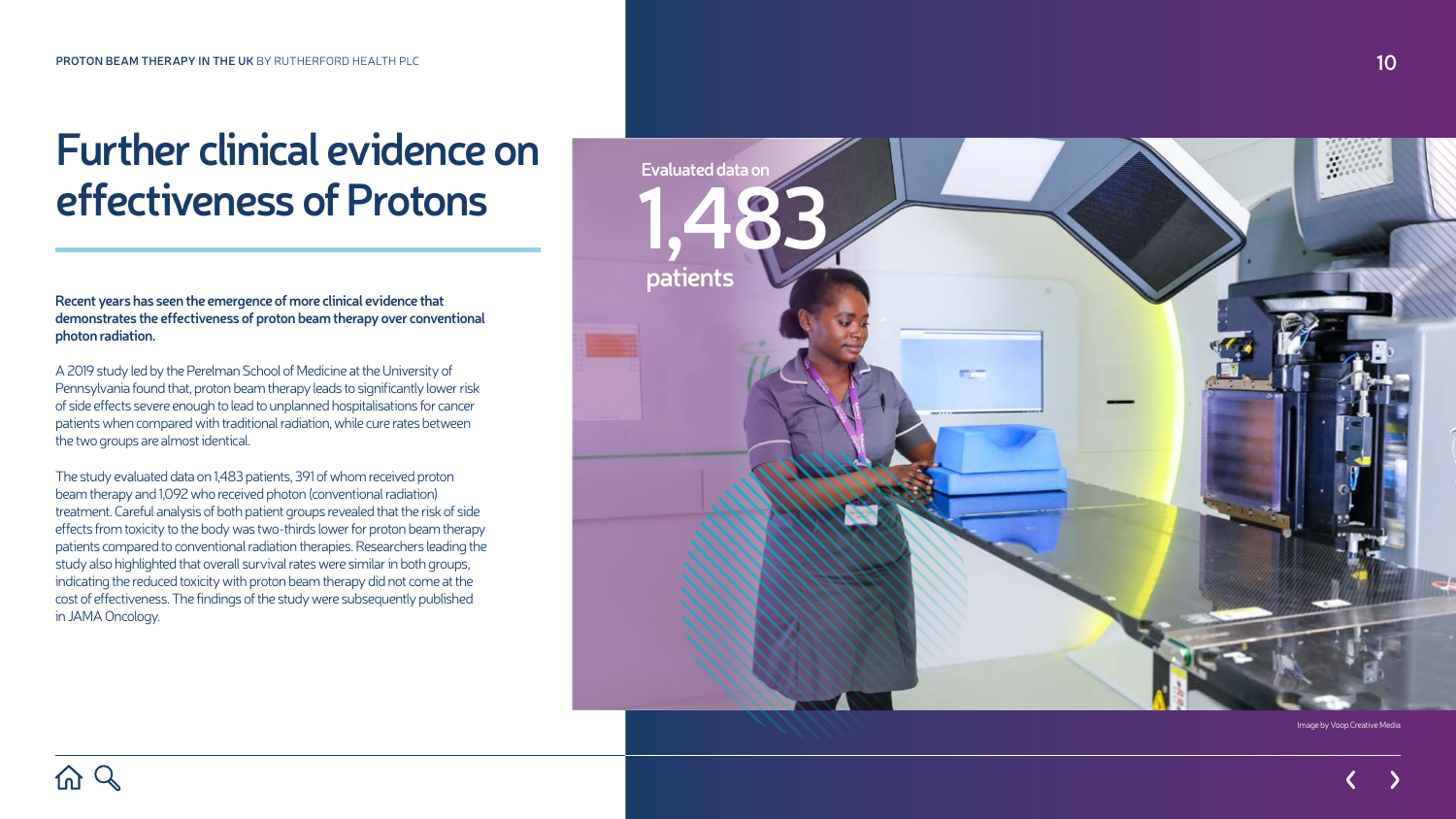## **Global treatment variations**

**With the exception of the Rutherford Cancer Centres, dual planning is not yet standard practice in the UK for cancer patients who require radical radiotherapy and indications vary considerably in different countries. In the US, indications for proton beam therapy are more expansive than the UK and Europe and availability of proton therapy facilities is greater still. About 23% of radical radiotherapy patients are deemed to be eligible to receive proton beam therapy in the US.** 

In some countries in Europe, the figure is between 10-15%. In the UK, N HS estimates on the utilisation of proton therapy for radical radiotherapy patients is 1%. This is considerably lower than the majority of countries in the Western world. In recent years, indications have been gradually expanding in the UK and the N HS is conducting the ' Torpedo' trial – a large trial that will assess the effectiveness of protons for head and neck cancers. This could significantly expand proton indications.

- **•** Prostate cancer is the most treated indication with proton beam therapy in the U S A; accounting for 22% of proton treatment in the country.
- **•** In Europe, eye cancers are the most treated indication with protons; although this is predominantly low energy proton beam therapy. The most treated indication with high energy protons is also prostate cancer which accounts for 16% of proton therapy treatment in Europe.
- **•** Paediatric and head and neck cancers are the second and third most treated indications in the USA, accounting for 18% and 11% of all proton beam therapy treatment in the country respectively.
- **•** Central nervous system and Paediatric cancers are the second and third most treated indications in Europe, accounting for 16% and 15% of all proton beam therapy treatment in Europe respectively.
- **•** Head and neck cancers account for 9% of proton beam therapy in Europe and cancers of the central nervous system account for 7% of proton beam therapy in the USA.



IB A, one of the world's leading manufacturer of proton beam therapy systems which have treated over 100,000 patients with proton beam therapy, estimates that the treatment can be used in 20% of radical radiotherapy patients. IB A's stated mission is to make proton therapy available through partners for all patients that might benefit from it.

#### *The USA and Central European countries treat a wider range of indications than the UK.*

Below is a summary of some of the most treated indications with proton beam therapy in the U S A and Europe. Paediatric cancers remain the most widely accepted indication for proton beam therapy in both the U S A and Europe.



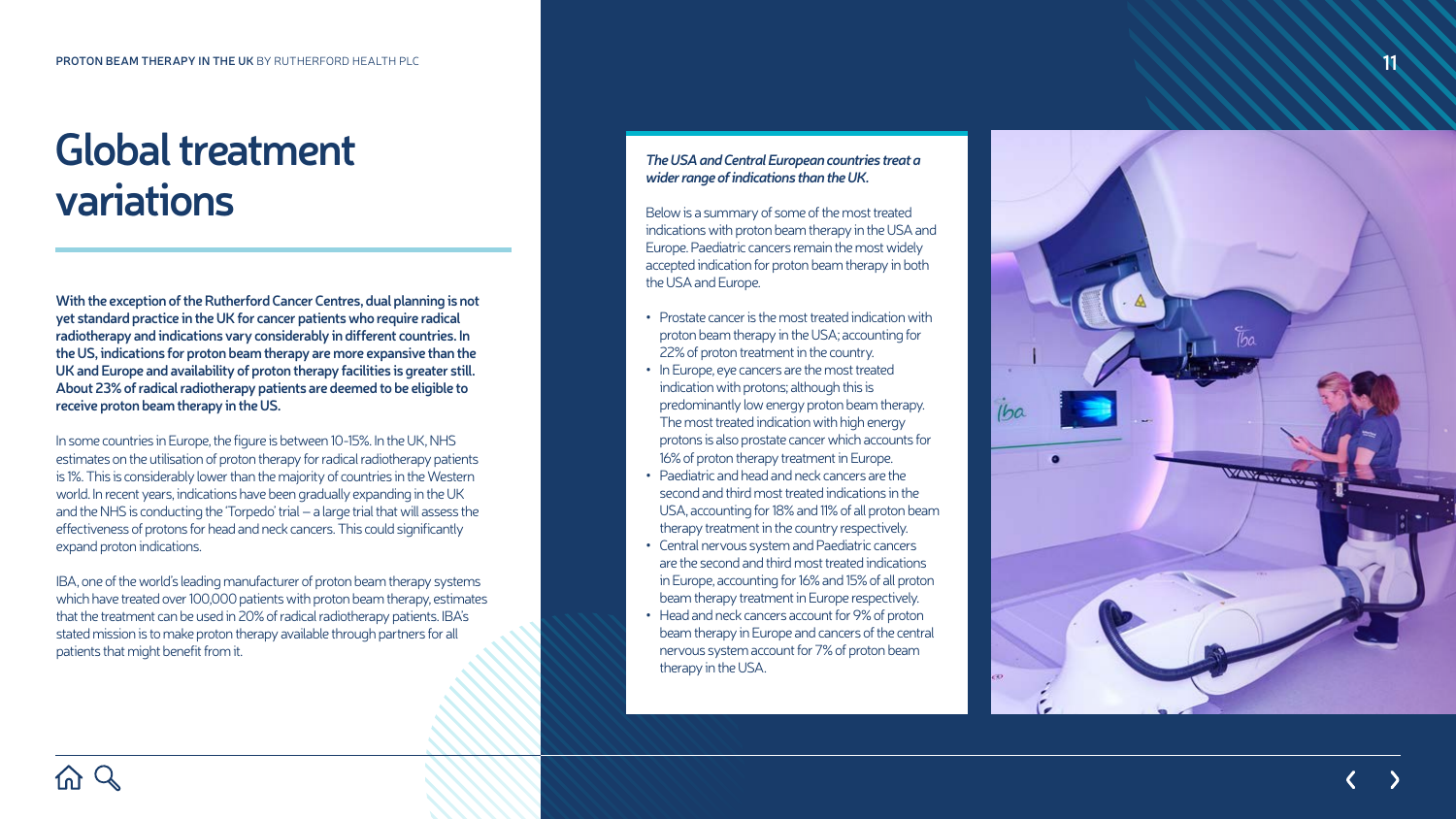66 **a growing number of insurance providers have increasingly recognised the benefits and long-term cost effectiveness of the treatment**

#### **Cost effectiveness and quality of life**

Proton beam therapy can be cost-effective, in particular over the longer term. Treatment with proton beam therapy means patients will generally require less additional care than treatments which are often associated with conventional radiation therapies.

#### **Paying for proton beam therapy**

The very significant investment required to introduce proton beam therapy into the UK, meant that initially the cost of treatment was considerable. Over time however, thanks to technological developments, new treatment techniques and widespread construction of treatment facilities, there has been a substantial reduction in cost.

When considering the cost of proton beam therapy compared to conventional radiotherapy, several factors should be taken into account.

Although treatment for cancer on the NHS in the UK is free at the point of delivery, the reality is that there is a still a cost within the system. The average cost of radiotherapy is estimated to be between £15,000 to £40,000.

Proton beam therapy varies significantly in cost depending on the indication and number of fractions delivered (the number of sessions in the treatment programme). Prices start at £20,000 and can exceed £100,000, with brain and paediatric cancers typically more expensive. However, when comparing this to expensive drug costs and other treatments, such as CAR T and immunotherapy, proton beam therapy is a value proposition.

Proton beam therapy is not necessarily the most appropriate treatment particularly in non-organ indications. Best practice is comprehensive dual planning to determine whether proton beam therapy is more suitable than other radiotherapy options.

Insurance providers in the UK are now increasingly likely to cover proton beam therapy for head and neck cancers, brain cancers, sarcomas, lymphomas and selected patients with breast cancer requiring irradiation of the internal mammary node chain.

The changing attitudes towards proton beam therapy among insurers can partly be attributed to consumer

demand, but healthcare professionals are now also seeing anecdotal and tangible evidence, through their patients' personal accounts of experiencing little to no side-effects following proton beam therapy. For insurers, the absence of ongoing side-effects clearly makes it a cost-effective proposition for the long-term. However, they are also recognising how transformative the treatment is for a patient's quality of life, especially for those with complex cancers such as those in the head and neck.

This has been the experience of Rutherford Health where a growing number of insurance providers have increasingly recognised the benefits and long-term cost effectiveness of the treatment. The robust clinical governance, evidence-based assessments, double planning and independent decision-making that are in place at Rutherford Health has also given insurers the confidence and evidence they need to cover proton beam therapy for their patients.

Another key factor for the change in attitude to proton beam therapy is the significant reduction in cost over recent years. The cost reduction can be attributed to several factors: The widespread construction of facilities

which has created the critical scale needed for initial expenditure to reduce; technological development and the wider use of single-room proton beam therapy systems; and new treatment techniques which can administer protons at tumour sites with considerably fewer fractions whilst delivering the biologically equivalent dose. Also, other advanced treatments such as immunotherapy are now more expensive than proton beam therapy and the cost difference compared with conventional radiotherapy is getting narrower.

Whereas initially there was some hesitancy from insurers to offer their customers proton beam therapy due to the higher cost compared to conventional radiotherapy, Rutherford Health has seen a definite and positive shift in attitude from the larger insurance groups.

Each cancer case is reviewed by insurers on a case-bycase basis and as the benefits of proton beam therapy becomes more apparent and costs decline further, proton beam therapy becomes more compelling from a clinical, financial and quality-of-life standpoint. It also means the number of indications covered by insurers with proton beam therapy is highly likely to increase in coming years.

# **The benefits and potential of Proton Beam Therapy**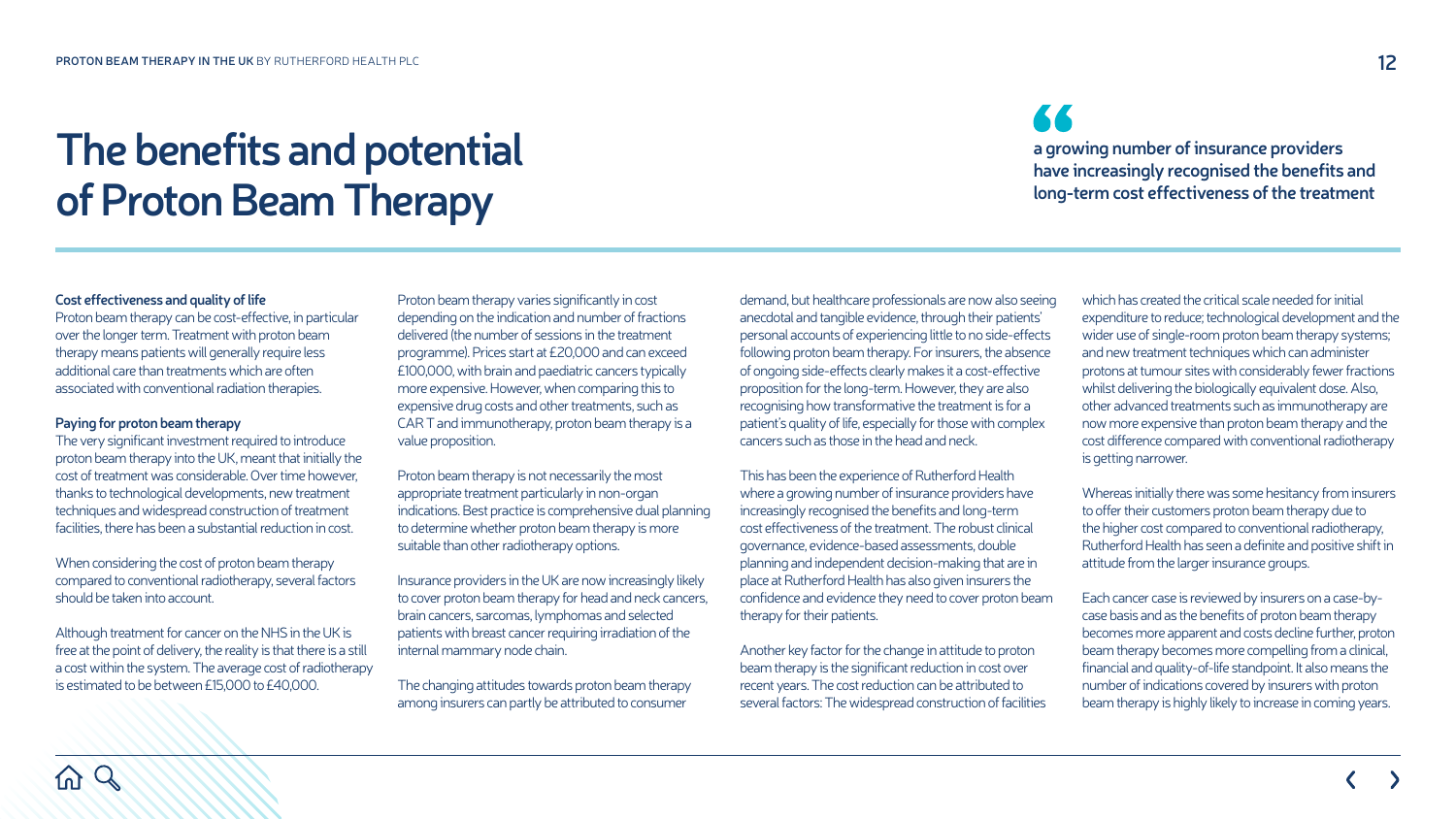Rutherford Health has designed a bespoke course in collaboration with IB A and Penn Medicine to train UK clinical oncologists in planning and supervising high energy proton beam therapy for cancer patients. Over 35 oncologists have become certified in proton beam therapy through the

programme since it started. The programme has since been expanded to meet rising demand and a further 20 clinical oncologists have been enrolled onto the

programme in the first half of 2021.<br>The two-part programme involves an e-learning module hosted on the OncoLink® website delivered by IB A Worldwide followed by a course with Penn Medicine which is currently done virtually due to the pandemic. The course takes two weeks to complete depending on the flexibility of trainee oncologists. Following the initial training there is a series of disease-specific educational updates covering a full range of disease sites.

The Rutherford oncologist training programme will have a positive impact on access to proton beam therapy for significantly more patients in the UK. The geographical spread of Rutherford Cancer Centres means that oncologists from across the UK can offer this treatment in their local centre, rather than send patients to Manchester for treatment in the N HS centre.



# **Rutherford Health's oncologist training programme**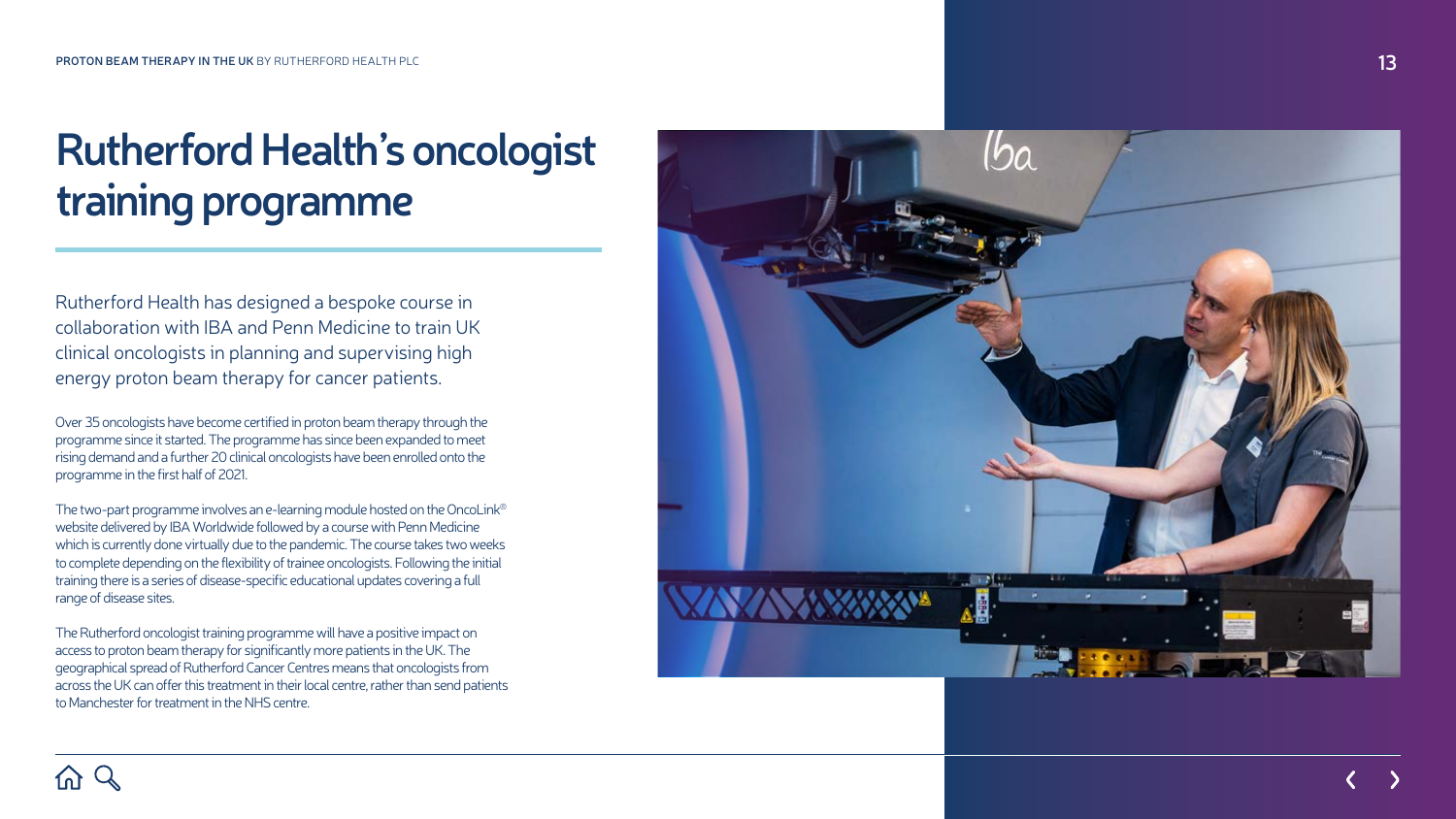## *Read the stories*





**... I later read research from the United States that prostate patients were suffering fewer side effects following proton beam therapy, it re-affirmed the decision that I made**

*- Timon*

## **Patient experiences Patient experiences**

Below are the stories of two patients who were treated at the Rutherford Cancer Centre South Wales for different cancers. Both have been free of cancer since completing their treatments two years ago and have been living a normal life with no side effects despite having cancers which came with a high risk of side effects if treated with conventional treatments.

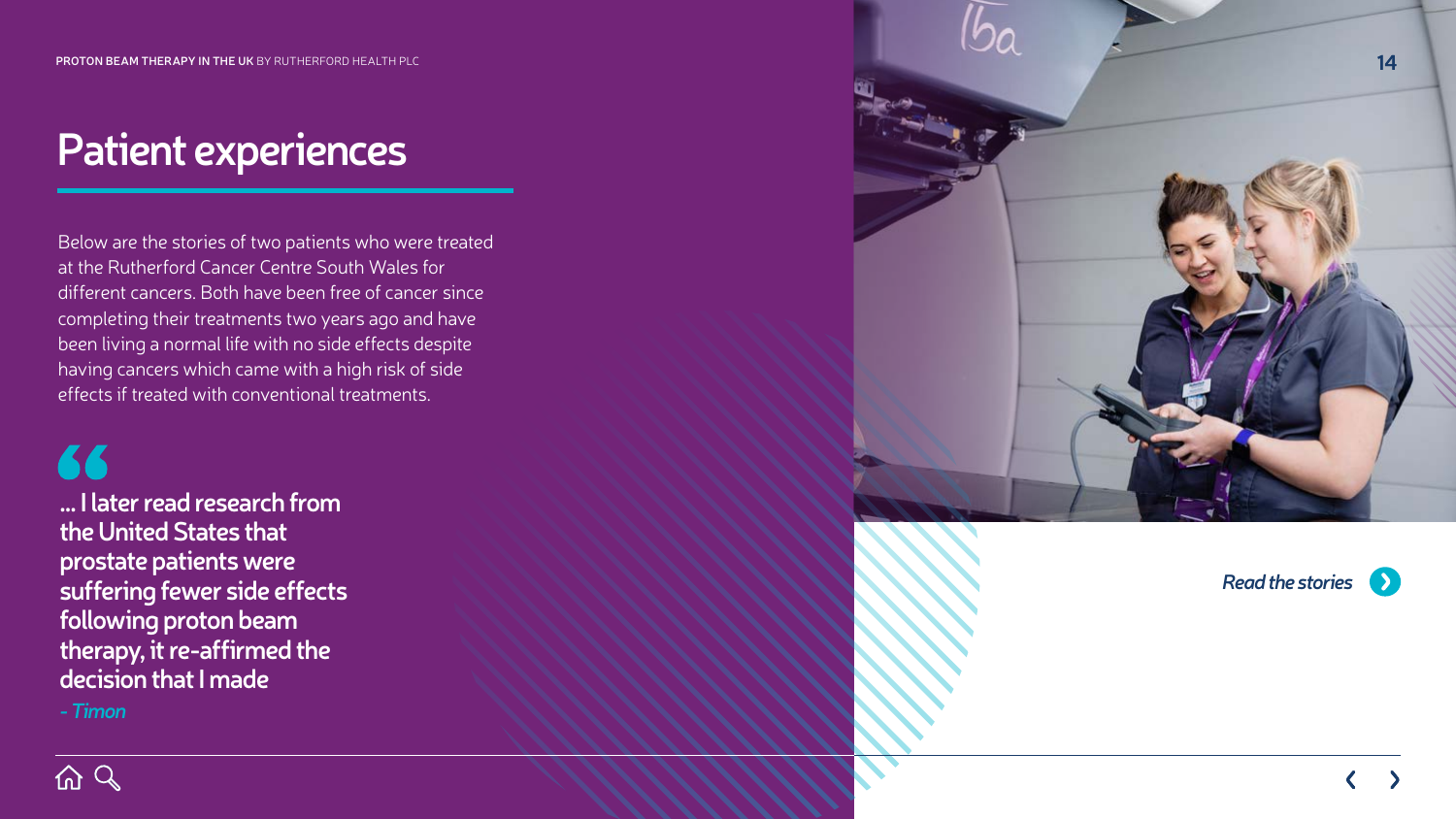## **Timon's story**



#### **Timon Colegrove, who lives in Oxfordshire, was diagnosed with prostate cancer in 2018, following a full medical check.**

He was in his mid-50s at the time of his diagnosis, symptomless (and so clueless as to being ill) and otherwise fit and healthy. He was alarmed by the potential side effects of existing treatments for prostate cancer, in particular the 40% risk of impotence and incontinence following treatment. He was determined to find another way and began researching advanced cancer therapies which led him to proton beam therapy.

Timon, now 60, says: "When I was diagnosed, it came as a complete shock and the various options for treatment laid in front of me all seemed rather grim.

"I decided to research proton beam therapy after hearing about it at my local prostate cancer support group. I was impressed by the potential of reduced side effects of proton beam therapy and decided to go ahead and undertake the treatment.

"I was scheduled for 20 fractions which took a month to administer. There was no pain and I didn't feel anything. It was over before I knew it.



"Many men are suffering dreadfully because of the side effects of the usual prostate cancer treatments and for a sizeable proportion of these men the treatment side effects could be significantly reduced or as in my case avoided in entirety. I feel obliged to share my journey to spread the word that for some men, they may have a choice. Men have a right-to-know that there may be an alternative to the brutality of surgery and the conventional radiotherapies. Of course, each patient must be treated according to their particular cancer and when I later read research from the United States that prostate patients were suffering fewer side effects following proton beam therapy, it re-affirmed the decision that I made.

"Not enough prostate cancer sufferers are aware of this treatment choice. They need to know that there might be an alternative treatment choice for them that can not only address the cancer but also allow them to lead a life without having to deal with the daily distress of incontinence and impotence."

Timon lives with his wife Rebecca and has been cancer-free for two years. He has started an initiative called 'Men are Talking' to raise awareness and get men to talk more openly about prostate cancer and the terrible life changing experience it can have - both as a side effect of treatment and from it reaching an advanced stage. He delivers talks in his free time to businesses and cancer charities to raise awareness of proton beam therapy as a superior treatment for prostate cancer.

**...I was impressed by the potential of reduced side effects of proton beam therapy and decided to go ahead and undertake the treatment**